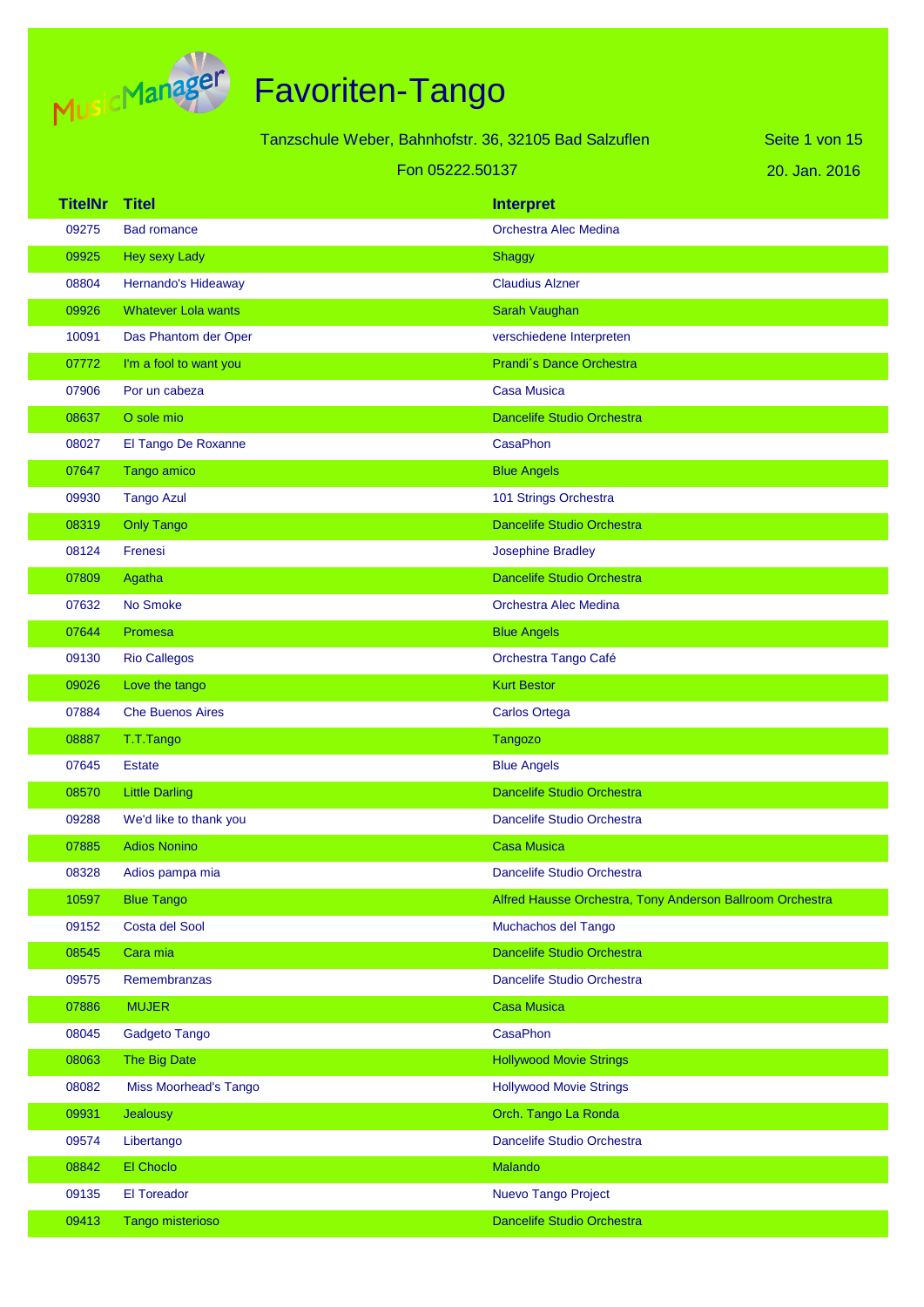

|                |                            | Tanzschule Weber, Bahnhofstr. 36, 32105 Bad Salzuflen |                                                           | Seite 2 von 15 |
|----------------|----------------------------|-------------------------------------------------------|-----------------------------------------------------------|----------------|
|                |                            | Fon 05222.50137                                       |                                                           | 20. Jan. 2016  |
| <b>TitelNr</b> | <b>Titel</b>               |                                                       | <b>Interpret</b>                                          |                |
| 08343          | Juventud el quarenta       |                                                       | <b>Dancelife Studio Orchestra</b>                         |                |
| 09028          | Tango en rojo              |                                                       | Resplandor                                                |                |
| 09151          | <b>Tango</b>               |                                                       | <b>Sinfonia Pasion</b>                                    |                |
| 08429          | Go Tango                   |                                                       | The Ray Hamilton Ballroom Orchestra                       |                |
| 08849          | <b>Shadow Tango</b>        |                                                       | 101 Strings Orchestra                                     |                |
| 10596          | La Cumparsita              |                                                       | Alfred Hausse Orchestra, Tony Anderson Ballroom Orchestra |                |
| 09414          | <b>Sombras</b>             |                                                       | <b>Dancelife Studio Orchestra</b>                         |                |
| 07798          | Takes 2 to tTango          |                                                       | Orchestra Alec Medina                                     |                |
| 09412          | <b>Temptations</b>         |                                                       | <b>Dancelife Studio Orchestra</b>                         |                |
| 08845          | Si soy asi                 |                                                       | Camerata Latina                                           |                |
| 08846          | Olvida el Passado          |                                                       | Malando                                                   |                |
| 08482          | Salto del caballo          |                                                       | Dancelife Studio Orchestra                                |                |
| 08636          | La cumparsita              |                                                       | <b>Dancelife Studio Orchestra</b>                         |                |
| 08885          | Querida Conchita           |                                                       | <b>Monte Carlos Musicians</b>                             |                |
| 08884          | <b>Salamanca</b>           |                                                       | <b>Marc Vianos</b>                                        |                |
| 08851          | Two dark eyes lookingat me |                                                       | Malando                                                   |                |
| 08299          | Agatha                     |                                                       | Dancelife Studio Orchestra                                |                |
| 09150          | Encantamento               |                                                       | Muchachos del Tango                                       |                |
| 08026          | <b>Munca Cita</b>          |                                                       | <b>CasaPhon</b>                                           |                |
| 08044          | La Prueba Facil            |                                                       | CasaPhon                                                  |                |
| 08843          | Orchids in the moonlight   |                                                       | Malando                                                   |                |
| 08886          | Tango Masquarada           |                                                       | <b>Marc Vianos</b>                                        |                |
| 08046          | Nostalgia                  |                                                       | CasaPhon                                                  |                |
| 09429          | <b>Tango Veneziano</b>     |                                                       | Dancelife Studio Orchestra                                |                |
| 08844          | Covadonga                  |                                                       | <b>Malando</b>                                            |                |
| 09427          | Viento del mar             |                                                       | Dancelife Studio Orchestra                                |                |
| 08007          | La gran Muneca             |                                                       | <b>Sexeto Passion</b>                                     |                |
| 09347          | Luna caliente              |                                                       | Prandi's Dance Orchestra                                  |                |
| 09343          | <b>Delirio</b>             |                                                       | Prandi's Dance Orchestra                                  |                |
| 09443          | Viento del mar             |                                                       | Dancelife Studio Orchestra                                |                |
| 08330          | <b>Trumpet Tango</b>       |                                                       | Dancelife Studio Orchestra                                |                |
| 08342          | El Recodo                  |                                                       | Dancelife Studio Orchestra                                |                |
| 07810          | Kalinka                    |                                                       | Dancelife Studio Orchestra                                |                |
| 09576          | Paquita                    |                                                       | Dancelife Studio Orchestra                                |                |
| 08850          | <b>Uno</b>                 |                                                       | <b>Malando</b>                                            |                |
| 08492          | Por una cabeza             |                                                       | Dancelife Studio Orchestra                                |                |
| 09344          | Anoche                     |                                                       | <b>Werner Tauber</b>                                      |                |
| 08775          | <b>Tango Pareja</b>        |                                                       | <b>Casa Musica</b>                                        |                |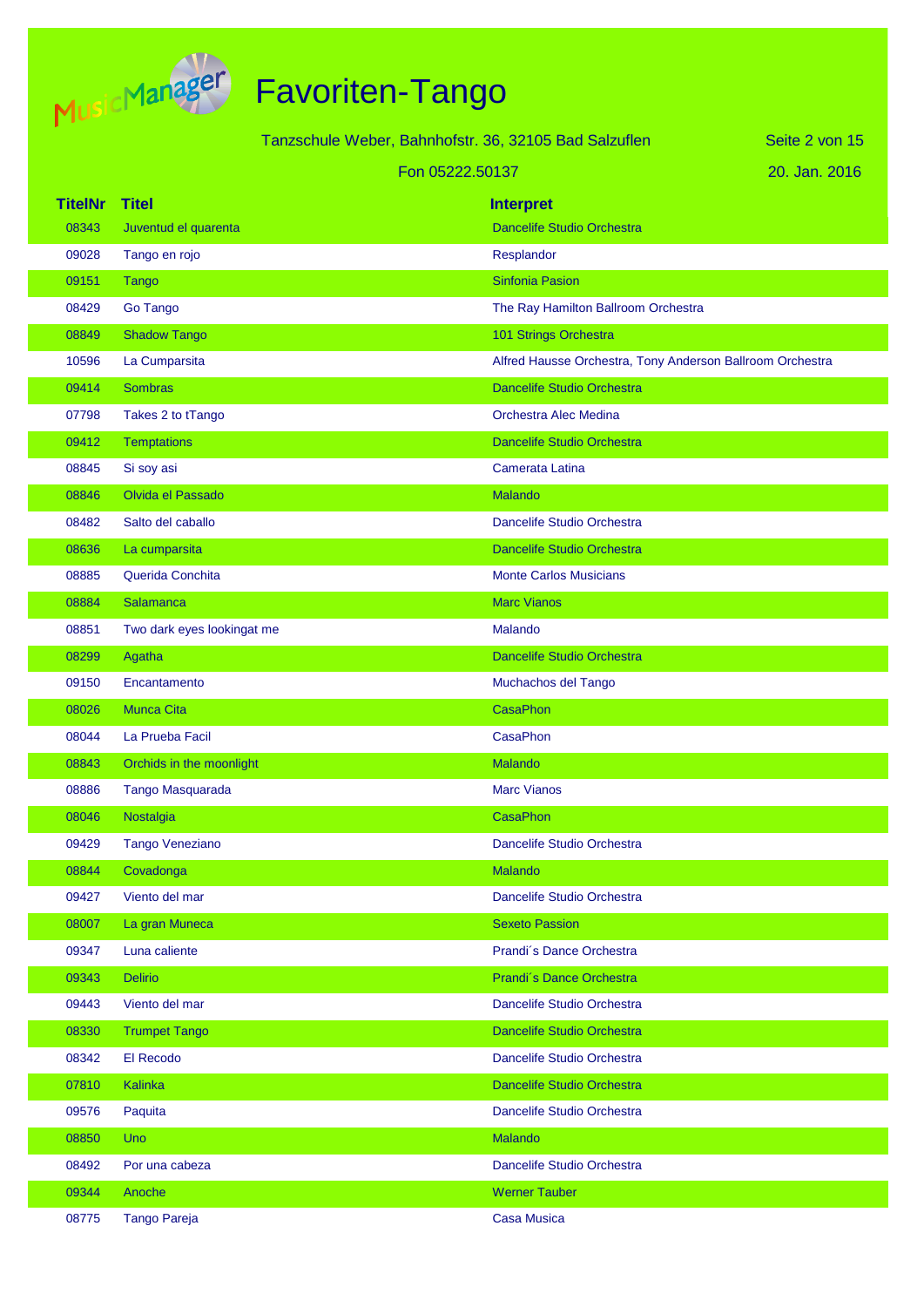

|                | Tanzschule Weber, Bahnhofstr. 36, 32105 Bad Salzuflen |                                     | Seite 3 von 15 |
|----------------|-------------------------------------------------------|-------------------------------------|----------------|
|                |                                                       | Fon 05222.50137                     | 20. Jan. 2016  |
| <b>TitelNr</b> | <b>Titel</b>                                          | <b>Interpret</b>                    |                |
| 09428          | Olé companeros                                        | <b>Dancelife Studio Orchestra</b>   |                |
| 08848          | Tango des roses                                       | <b>Malando</b>                      |                |
| 08888          | Reflejo deluna                                        | <b>Tango Project</b>                |                |
| 09345          | El vaquero                                            | Prandi's Dance Orchestra            |                |
| 09346          | Mal de amores                                         | <b>Sexteto Pasion</b>               |                |
| 08065          | Urchin                                                | <b>Sexteto Pasion</b>               |                |
| 08009          | Apache Argentino                                      | <b>Sexeto Passion</b>               |                |
| 10242          | <b>Whatever Lola wants</b>                            | <b>Ross Mitchell</b>                |                |
| 08473          | Paquita                                               | <b>Dancelife Studio Orchestra</b>   |                |
| 08484          | Viento del mar                                        | Dancelife Studio Orchestra          |                |
| 09928          | <b>Tanguera</b>                                       | <b>Sexteto Mayor</b>                |                |
| 08083          | Tango from Cirque du Soleil                           | <b>Tangozo</b>                      |                |
| 08567          | La Cumparsita                                         | <b>Hugo Strasser</b>                |                |
| 08028          | <b>Taifun</b>                                         | <b>CasaPhon</b>                     |                |
| 08408          | Single of the year                                    | The Ray Hamilton Ballroom Orchestra |                |
| 09131          | <b>Tango for Maya</b>                                 | Orchestra Tango Café                |                |
| 09153          | <b>Maula</b>                                          | El Choclo                           |                |
| 08776          | Mary and Steve's Tango                                | <b>Casa Musica</b>                  |                |
| 07907          | Lo Que Vendra                                         | <b>Casa Musica</b>                  |                |
| 08802          | <b>Tango Notturno</b>                                 | <b>Claudius Alzner</b>              |                |
| 08081          | <b>Sensuel</b>                                        | <b>Carlos Ortega</b>                |                |
| 08344          | Serenata                                              | Dancelife Studio Orchestra          |                |
| 09924          | <b>Assassin's Tango</b>                               | Mr. & Mrs. Smith                    |                |
| 07807          | Dejame en paz                                         | Dancelife Studio Orchestra          |                |
| 07709          | Caroussell                                            | Dancelife Studio Orchestra          |                |
| 07808          | Rosa triste                                           | Dancelife Studio Orchestra          |                |
| 07646          | Tango Appasionata                                     | <b>Blue Angels</b>                  |                |
| 07820          | Felicia                                               | Dancelife Studio Orchestra          |                |
| 08008          | <b>Argentin Tango</b>                                 | <b>Enrique Monchez</b>              |                |
| 07887          | MERMOZ TANGO (FROM 'WINGS OF COURAGE')                | <b>Casa Musica</b>                  |                |
| 08800          | La Cumparsita                                         | <b>Trio Macachin</b>                |                |
| 09349          | <b>Tango 2000</b>                                     | Prandi's Dance Orchestra            |                |
| 08801          | <b>Felicia</b>                                        | Jose' Calapeno                      |                |
| 07710          | <b>Miguel</b>                                         | Dancelife Studio Orchestra          |                |
| 08774          | <b>Argentino Paso</b>                                 | <b>Casa Musica</b>                  |                |
| 07708          | Raphaella                                             | Dancelife Studio Orchestra          |                |
| 07663          | <b>Guitar Tango</b>                                   | Dancelife Studio Orchestra          |                |
| 08122          | You Happen Once in a Lifetime                         | <b>Josephine Bradley</b>            |                |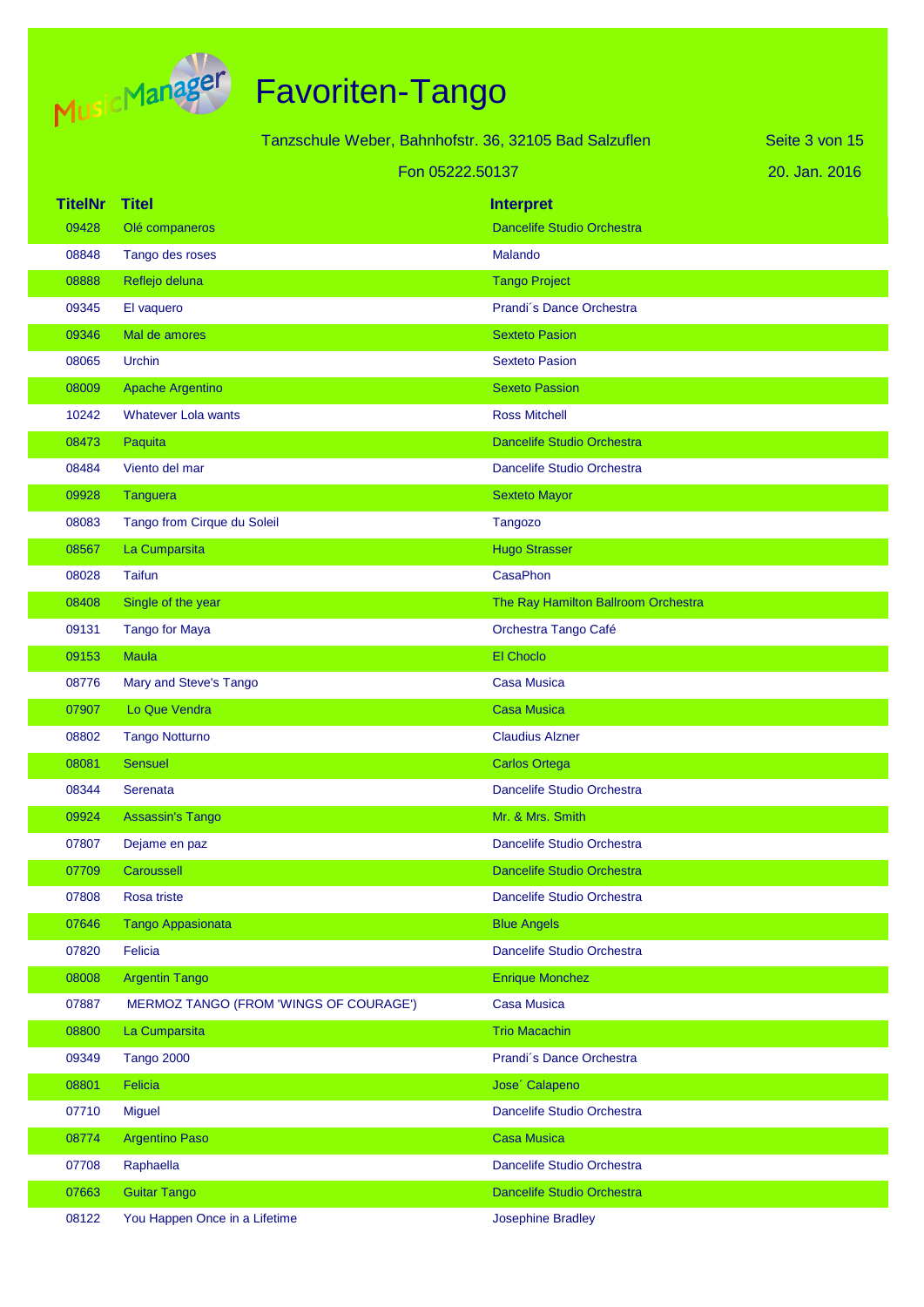

|                |                                         | Tanzschule Weber, Bahnhofstr. 36, 32105 Bad Salzuflen |                                     | Seite 4 von 15 |
|----------------|-----------------------------------------|-------------------------------------------------------|-------------------------------------|----------------|
|                |                                         | Fon 05222.50137                                       |                                     | 20. Jan. 2016  |
| <b>TitelNr</b> | <b>Titel</b>                            |                                                       | <b>Interpret</b>                    |                |
| 04043          | <b>Flutes Tango</b>                     |                                                       | Dancelife Studio Orchestra          |                |
| 09342          | <b>Adios Nonino</b>                     |                                                       | David Pacini                        |                |
| 07773          | El dia que me quieras                   |                                                       | Prandi's Dance Orchestra            |                |
| 12758          | Kangastus                               |                                                       | M.A. Numminen & Sanna Pietiäinen    |                |
| 08847          | <b>Bahia Blanca</b>                     |                                                       | Malando                             |                |
| 02610          | <b>Unbreak My Heart</b>                 |                                                       | <b>Klaus Hallen</b>                 |                |
| 12746          | <b>Tango kaputt</b>                     |                                                       | Friedhelm M. Riedel                 |                |
| 02559          | Every breath you take                   |                                                       | <b>Markus Schöffl</b>               |                |
| 00007          | What now my love                        |                                                       | Klaus Hallen und Rio                |                |
| 12737          | Käfertango                              |                                                       | <b>Chris Doerk</b>                  |                |
| 06510          | <b>Kriminal Tango</b>                   |                                                       | <b>Hazy Osterwald Sextett</b>       |                |
| 00874          | <b>Tango Misterioso</b>                 |                                                       | <b>Pedro Gonez</b>                  |                |
| 08465          | <b>Highland Tango</b>                   |                                                       | <b>Dancelife Studio Orchestra</b>   |                |
| 04405          | Hernando's Hideaway                     |                                                       | Magic Orchestra                     |                |
| 08555          | Tango d'Amour                           |                                                       | Max Greger und sein Tanzorchester   |                |
| 01843          | <b>Blue Tango</b>                       |                                                       | Bela Sanders und sein Tanzorchester |                |
| 04431          | El Turbio                               |                                                       | Prandi's Dance Orchestra            |                |
| 07356          | Say it right                            |                                                       | Orchestra Alec Medina               |                |
| 04059          | <b>Escapades</b>                        |                                                       | <b>Autumn Winds</b>                 |                |
| 04697          | Chitarra Romana                         |                                                       | <b>Ambros Seelos</b>                |                |
| 05278          | <b>Happy Together</b>                   |                                                       | <b>Klaus Hallen</b>                 |                |
| 05196          | <b>Golden Tango</b>                     |                                                       | George Freestone Combo and Friends  |                |
| 04791          | Pretty woman                            |                                                       | <b>Ross Mitchell</b>                |                |
| 03922          | I Need To Know                          |                                                       | Vio Friedmann                       |                |
| 05535          | <b>Flute</b>                            |                                                       | pro media musik gmbh                |                |
| 05026          | Tecleando                               |                                                       | Rias Dance Orchestra & Strings      |                |
| 00243          | <b>Golden Child</b>                     |                                                       | <b>Klaus Hallen</b>                 |                |
| 00019          | The tunnel of love                      |                                                       | Fun Boy Three                       |                |
| 01813          | It Is A Tango                           |                                                       | <b>Casa Musica</b>                  |                |
| 03377          | <b>Dessauer Tango</b>                   |                                                       | Günther Noris falsch                |                |
| 00439          | <b>Never Never Never</b>                |                                                       | Dancelife Studio Orchestra          |                |
| 08300          | Mon coeur                               |                                                       | Dancelife Studio Orchestra          |                |
| 08723          | Hernando's Hideaway/A New Fangled Tango |                                                       | The Power Pack Orchestra            |                |
| 04150          | I'm Outta Love                          |                                                       | <b>Ingrid Simons</b>                |                |
| 06233          | The Pink Panther Theme                  |                                                       | <b>Pepe Lienhard Orchestra</b>      |                |
| 05180          | The Call                                |                                                       | Arno Kolenbrander                   |                |
| 04477          | <b>Candlelight Tango</b>                |                                                       | <b>Tango-Orchester Alfred Hause</b> |                |
| 01251          | Perfidia                                |                                                       | Markus Schöffl                      |                |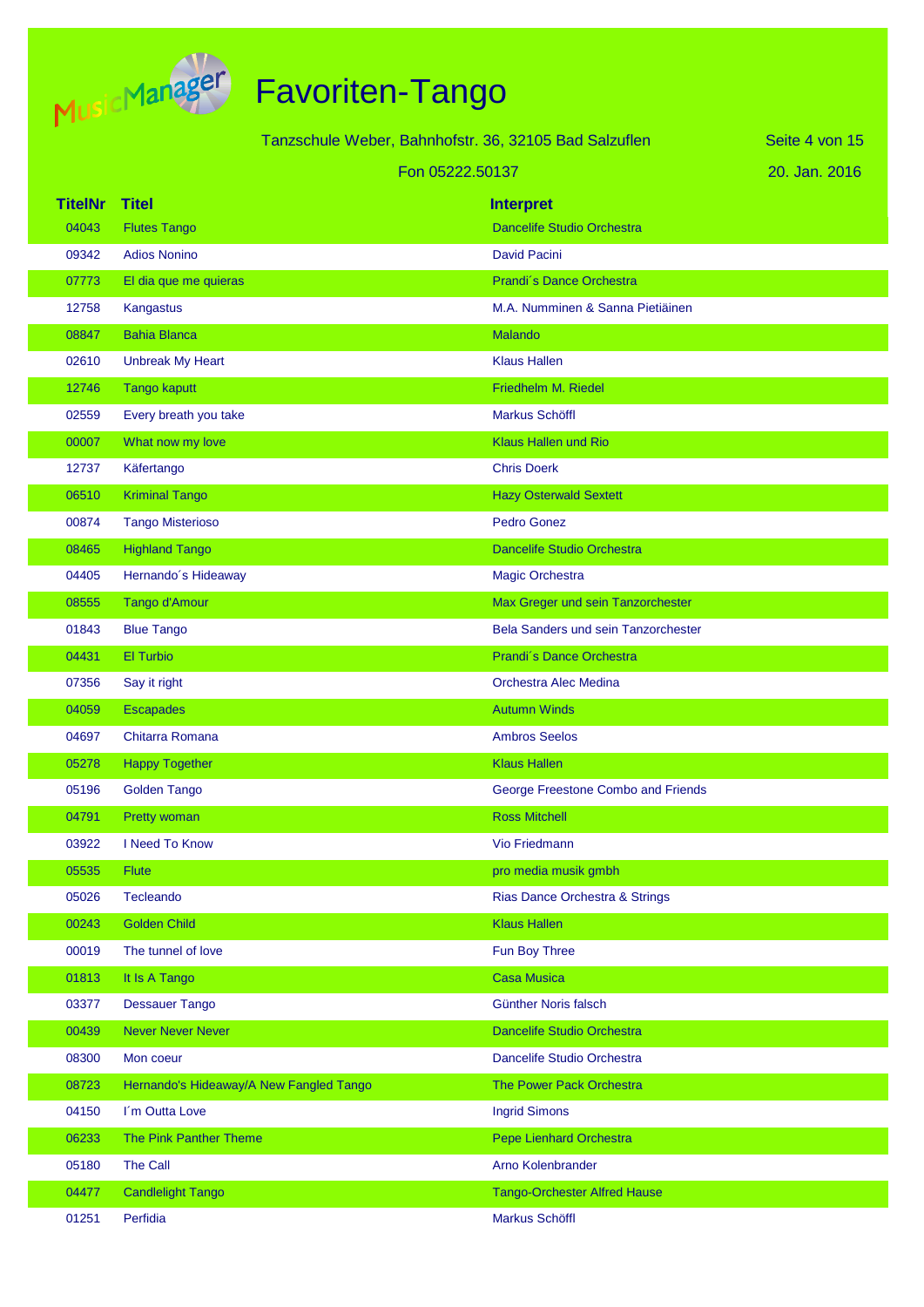

|                |                                                | Tanzschule Weber, Bahnhofstr. 36, 32105 Bad Salzuflen | Seite 5 von 15 |
|----------------|------------------------------------------------|-------------------------------------------------------|----------------|
|                |                                                | Fon 05222.50137                                       | 20. Jan. 2016  |
| <b>TitelNr</b> | <b>Titel</b>                                   | <b>Interpret</b>                                      |                |
| 06494          | Night and day                                  | <b>Joe Bourne</b>                                     |                |
| 04473          | <b>Lamento Gitano</b>                          | <b>Tango-Orchester Alfred Hause</b>                   |                |
| 07206          | La Paloma                                      | <b>Günter Noris</b>                                   |                |
| 07469          | El choclo                                      | <b>Nat King Cole</b>                                  |                |
| 08211          | Dance with me                                  | <b>Vio Friedmann</b>                                  |                |
| 07569          | You know I'm good                              | Orchestra Alec Medina                                 |                |
| 07496          | What now my love                               | Markus Schöffl                                        |                |
| 05575          | Hey sexy lady                                  | <b>Casa Musica</b>                                    |                |
| 07591          | The look of love                               | <b>Klaus Hallen</b>                                   |                |
| 04931          | It's a Tango                                   | <b>Ballroom dancing</b>                               |                |
| 00121          | Septemberwind                                  | Max Greger jr. & SDR Big Band                         |                |
| 05198          | Tango '65                                      | George Freestone Combo and Friends                    |                |
| 00564          | On this night of thousand stars                | <b>SDR Big Band</b>                                   |                |
| 00478          | Music of the night                             | <b>Klaus Hallen</b>                                   |                |
| 03952          | <b>Tunnel Of Love</b>                          | Fun Boy Three                                         |                |
| 00770          | <b>Money Money Money</b>                       | <b>Klaus Hallen</b>                                   |                |
| 00219          | Melancholy                                     | <b>Ambros Seelos</b>                                  |                |
| 00120          | <b>Jalousie</b>                                | Max Greger jr. & SDR Big Band                         |                |
| 07414          | Every breathe you take                         | <b>Markus Schöffl</b>                                 |                |
| 07255          | <b>Delirio</b>                                 | Prandi's Dance Orchestra                              |                |
| 01148          | Gelosia (Jalousie)                             | <b>Ambros Seelos</b>                                  |                |
| 00674          | The Phantom of the Opera                       | <b>Werner Tauber</b>                                  |                |
| 06505          | Tanze mit mir in den Morgen                    | <b>Gerhard Wendland</b>                               |                |
| 04932          | <b>Buenos Aires</b>                            | <b>Ballroom dancing</b>                               |                |
| 05197          | Hernando's Hideway                             | <b>George Freestone Combo and Friends</b>             |                |
| 04044          | <b>Blue Skies</b>                              | Dancelife Studio Orchestra                            |                |
| 06493          | Trains and boats and planes/Wishin' and Hopin' | Joe Bourne                                            |                |
| 04401          | A Media Luz                                    | Magic Orchestra                                       |                |
| 04715          | Just a Gigolo                                  | <b>Max Raabe</b>                                      |                |
| 05870          | In einer kleinen Konditorei                    | In Flagranti Tanzkapelle                              |                |
| 07050          | <b>Spanish Tango</b>                           | <b>Chase The Music</b>                                |                |
| 04578          | Am Rio Negro                                   | <b>Werner Tauber</b>                                  |                |
| 04363          | St. Louis Blues Tango                          | <b>Klaus Hallen</b>                                   |                |
| 04748          | You'll never find                              | <b>Klaus Hallen</b>                                   |                |
| 04467          | <b>Blue Dreams</b>                             | <b>Tango-Orchester Alfred Hause</b>                   |                |
| 05807          | Luna rossa                                     | Victor Silvester Jnr. & Andy Ross Orchestras          |                |
| 04472          | <b>Tango of Roses</b>                          | <b>Tango-Orchester Alfred Hause</b>                   |                |
| 03751          | La Chambre Séparé                              | <b>Taco</b>                                           |                |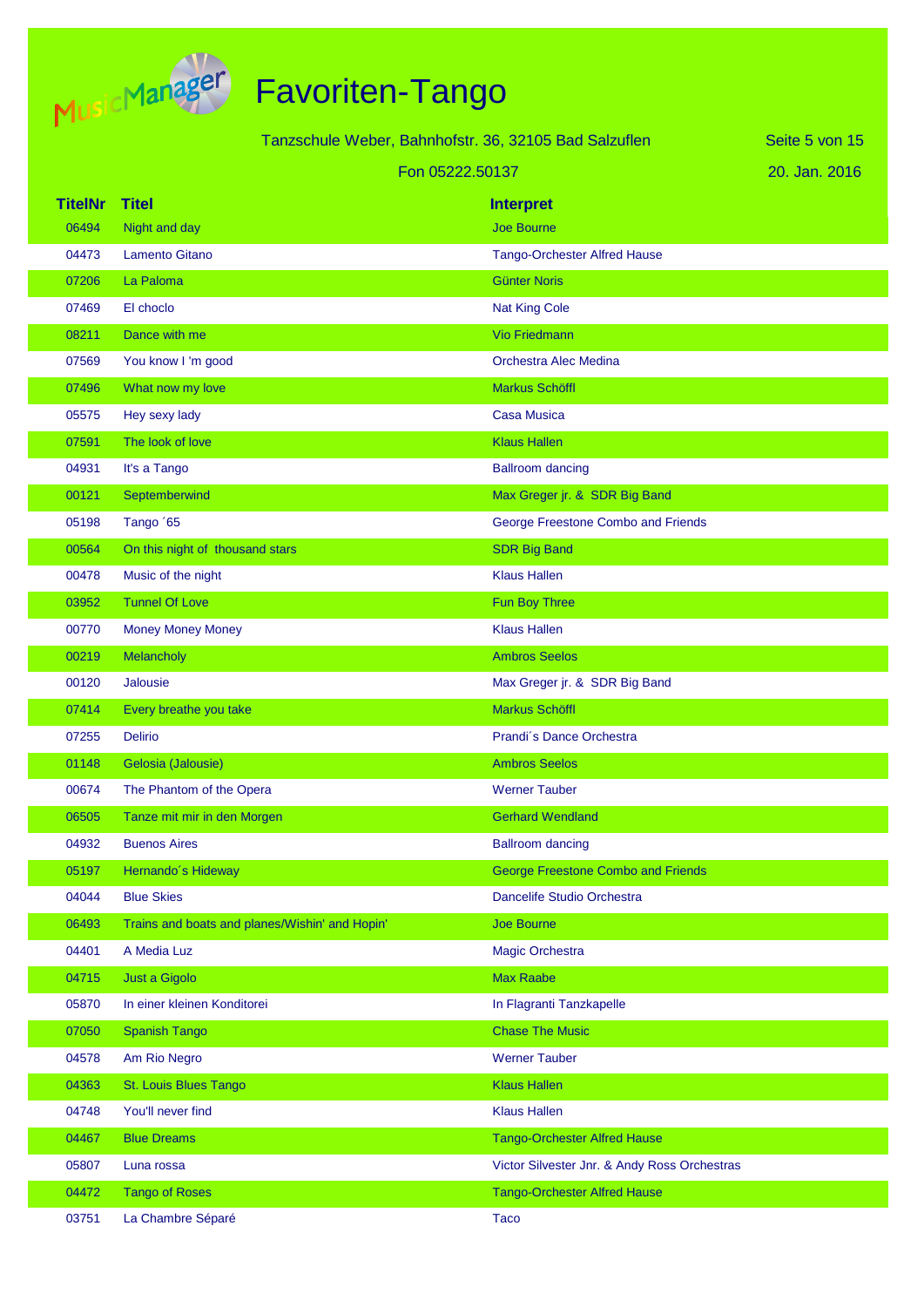

|                |                                 | Tanzschule Weber, Bahnhofstr. 36, 32105 Bad Salzuflen |                                           | Seite 6 von 15 |
|----------------|---------------------------------|-------------------------------------------------------|-------------------------------------------|----------------|
|                |                                 | Fon 05222.50137                                       |                                           | 20. Jan. 2016  |
| <b>TitelNr</b> | <b>Titel</b>                    |                                                       | <b>Interpret</b>                          |                |
| 04458          | <b>Donna Vatra</b>              |                                                       | <b>Tango-Orchester Alfred Hause</b>       |                |
| 04415          | Agatha                          |                                                       | Nino Ferrer                               |                |
| 00615          | Love won't wait                 |                                                       | <b>Klaus Hallen</b>                       |                |
| 00946          | A Girl Like Nina                |                                                       | <b>Klaus Hallen</b>                       |                |
| 07388          | Tango del amor                  |                                                       | <b>Klaus Hallen</b>                       |                |
| 04118          | Tango En El Parque              |                                                       | <b>Premium Standard</b>                   |                |
| 04471          | <b>Orchids in the Moonlight</b> |                                                       | <b>Tango-Orchester Alfred Hause</b>       |                |
| 04466          | <b>Bella Magdalena</b>          |                                                       | <b>Tango-Orchester Alfred Hause</b>       |                |
| 03258          | Luna sobre los Andes            |                                                       | fmp-Tanzorchester und die Harmonies       |                |
| 04461          | <b>Con Setimento</b>            |                                                       | <b>Tango-Orchester Alfred Hause</b>       |                |
| 03776          | <b>Blue Tango</b>               |                                                       | Berry Lipman, His Singers & Orchestra     |                |
| 04300          | <b>Tango Del Amor</b>           |                                                       | <b>Ambros Seelos</b>                      |                |
| 04117          | Lejos De Ti                     |                                                       | <b>Premium Standard</b>                   |                |
| 05199          | <b>Excstasy Tango</b>           |                                                       | George Freestone Combo and Friends        |                |
| 05968          | <b>Adios Muchachos</b>          |                                                       | Tony Evans & His Orchestra                |                |
| 07536          | Dangerous game                  |                                                       | <b>Klaus Hallen</b>                       |                |
| 00875          | Tango D'Amore                   |                                                       | <b>Joe Loss</b>                           |                |
| 00323          | Please Mr. Brown                |                                                       | Dancelife Studio Orchestra                |                |
| 04933          | <b>Schwarze Augen</b>           |                                                       | <b>Ballroom dancing</b>                   |                |
| 05624          | In-Tango                        |                                                       | <b>Klaus Hallen</b>                       |                |
| 04907          | <b>Golden Tango</b>             |                                                       | Andy Ross & His Orchestra                 |                |
| 01560          | <b>Orient Cafe</b>              |                                                       | <b>Serious Fun</b>                        |                |
| 03374          | Let's Do The Tango              |                                                       | <b>Günther Noris falsch</b>               |                |
| 03443          | for Lovers Only                 |                                                       | Tommy Sanderson And His Orchestra         |                |
| 02497          | A media luz                     |                                                       | <b>Vio Friedmann</b>                      |                |
| 03789          | Sorry I'm A Lady                |                                                       | <b>Vicky Spence</b>                       |                |
| 06758          | Remordimiento                   |                                                       | Irven Tidswell empress Ballroom Orchestra |                |
| 06050          | Night and day                   |                                                       | <b>Peter Douglas</b>                      |                |
| 00960          | From Russia With Love           |                                                       | <b>Klaus Hallen</b>                       |                |
| 03976          | <b>Tango Fernando</b>           |                                                       | Hisao Sudo & New Down Beats Orchestra     |                |
| 04476          | <b>Greensleeves</b>             |                                                       | <b>Tango-Orchester Alfred Hause</b>       |                |
| 04416          | <b>Exstasy</b>                  |                                                       | <b>Stanley Black Orchestra</b>            |                |
| 04468          | La Morocha                      |                                                       | <b>Tango-Orchester Alfred Hause</b>       |                |
| 04452          | IL Tangaccio                    |                                                       | Prandi's Dance Orchestra                  |                |
| 08466          | <b>Juan Pedro</b>               |                                                       | Dancelife Studio Orchestra                |                |
| 00069          | Nur nicht aus Liebe weinen      |                                                       | <b>Klaus Hallen</b>                       |                |
| 04404          | <b>Mercedes</b>                 |                                                       | <b>Magic Orchestra</b>                    |                |
| 03212          | Annientamento                   |                                                       | Irvin Tidswell and the falsch             |                |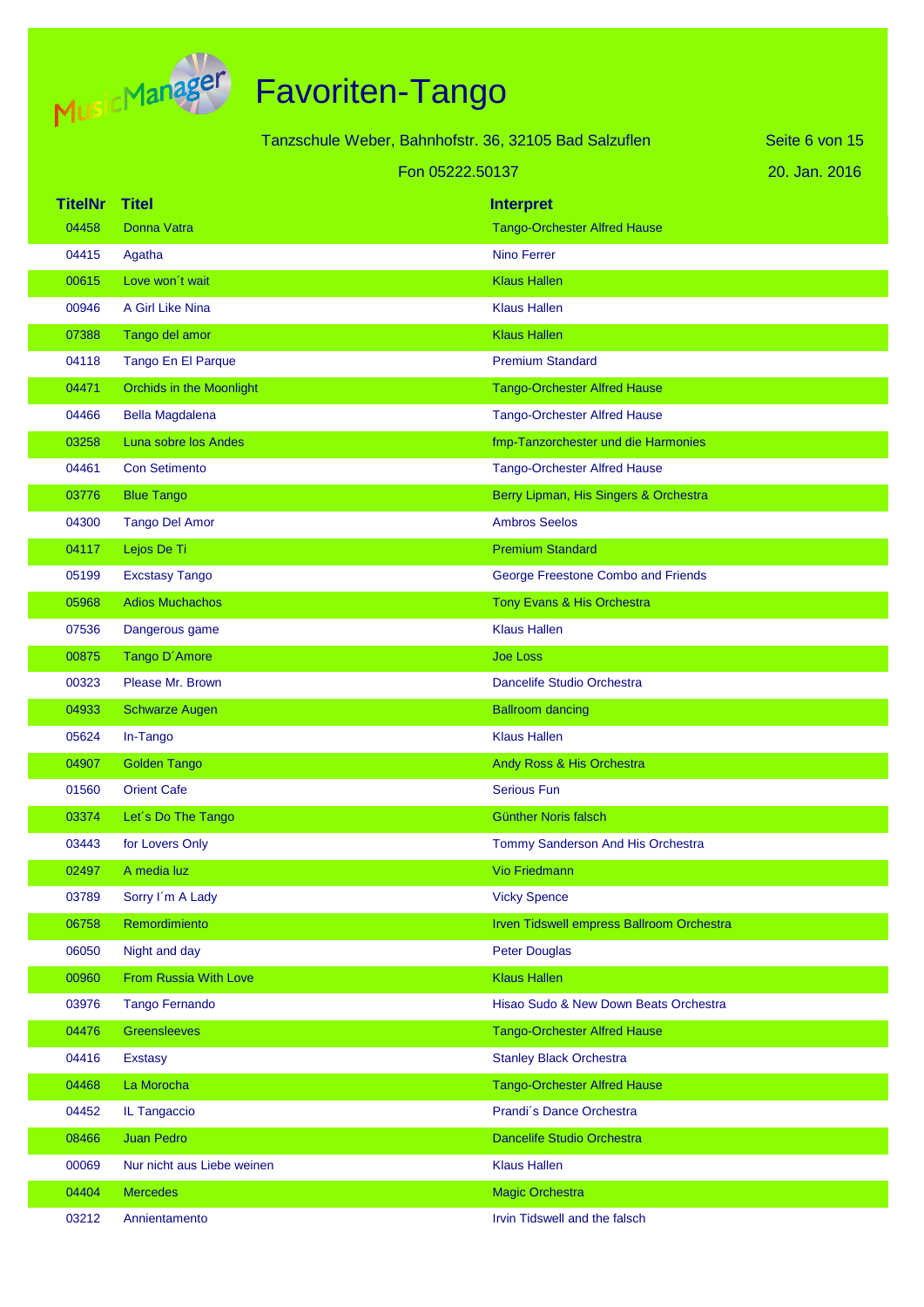

|                | Tanzschule Weber, Bahnhofstr. 36, 32105 Bad Salzuflen |                                            | Seite 7 von 15 |
|----------------|-------------------------------------------------------|--------------------------------------------|----------------|
|                | Fon 05222.50137                                       |                                            | 20. Jan. 2016  |
| <b>TitelNr</b> | <b>Titel</b>                                          | <b>Interpret</b>                           |                |
| 11137          | Spül uns den Tango                                    | <b>Dirk Busch</b>                          |                |
| 05507          | <b>Tango Lugano</b>                                   | Casa Musica                                |                |
| 03557          | Tango D'Amour                                         | <b>Swinging World</b>                      |                |
| 04908          | Jealousy                                              | Andy Ross & His Orchestra                  |                |
| 05666          | Mr. Amigo                                             | <b>Victor Silvester</b>                    |                |
| 04409          | <b>Fuego Rojo</b>                                     | <b>Magic Orchestra</b>                     |                |
| 08357          | Paris                                                 | <b>Dancelife Studio Orchestra</b>          |                |
| 04323          | Es wird in hundert Jahren wieder so ein Frühling sein | <b>Orchestra Claudius Alzner</b>           |                |
| 04671          | Let's Do the Tango                                    | <b>Günter Noris</b>                        |                |
| 05635          | Tanze mit mir in den Morgen                           | <b>Hugo Strasser</b>                       |                |
| 04606          | Turteltauben-Tango                                    | <b>Günter Noris</b>                        |                |
| 00338          | <b>Carmen Tango</b>                                   | <b>Werner Tauber</b>                       |                |
| 05059          | Ispiracion                                            | Prandi's Dance Orchestra                   |                |
| 03992          | Leonora                                               | Suda Hisao & New down beats orchestra      |                |
| 04430          | <b>Deseo</b>                                          | Prandi's Dance Orchestra                   |                |
| 00033          | Jealousy                                              | <b>Billy Fury</b>                          |                |
| 03756          | Tango In The Night                                    | <b>Face The Music</b>                      |                |
| 03330          | <b>Gypsy Dream Rose</b>                               | <b>Gerard Hever</b>                        |                |
| 07131          | You and the night and the music                       | <b>Ross Mitchell</b>                       |                |
| 03549          | La Cumparsita                                         | <b>Salsamerica</b>                         |                |
| 10240          | Hernando's hideaway                                   | <b>Ross Mitchell</b>                       |                |
| 04429          | <b>Estanzia</b>                                       | Prandi's Dance Orchestra                   |                |
| 04710          | Kein Schwein ruft mich an                             | <b>Max Raabe</b>                           |                |
| 04469          | L'Amour C'est Pour Rien                               | <b>Tango-Orchester Alfred Hause</b>        |                |
| 07257          | Olè Guapa                                             | Prandi's Dance Orchestra                   |                |
| 04403          | Ole Guapa                                             | <b>Magic Orchestra</b>                     |                |
| 00164          | Ole Guapa                                             | Max Greger jr. & SDR Big Band              |                |
| 00275          | Living Thing                                          | Dancelife Studio Orchestra                 |                |
| 05924          | Ride it                                               | <b>Alma Nieto</b>                          |                |
| 03603          | <b>Tango Rio Taro</b>                                 | Wolff Hartmann Gala Sound Orchestra        |                |
| 03968          | <b>Dessauer Tango</b>                                 | Hisao Sudo & New Down Beats Orchestra      |                |
| 00813          | Tango del mare                                        | <b>Barimar</b>                             |                |
| 04408          | La Violetera                                          | <b>Magic Orchestra</b>                     |                |
| 00630          | Go get the cup                                        | <b>Klaus Hallen</b>                        |                |
| 03627          | Don't Cry for Me Argentina                            | Tony Evans & His Orchestra                 |                |
| 06757          | <b>Guitar Tango</b>                                   | <b>Instrumental Finale Musikproduktion</b> |                |
| 04464          | <b>Puszta Tango</b>                                   | <b>Tango-Orchester Alfred Hause</b>        |                |
| 00367          | For the millionth and the last time                   | <b>Klaus Hallen</b>                        |                |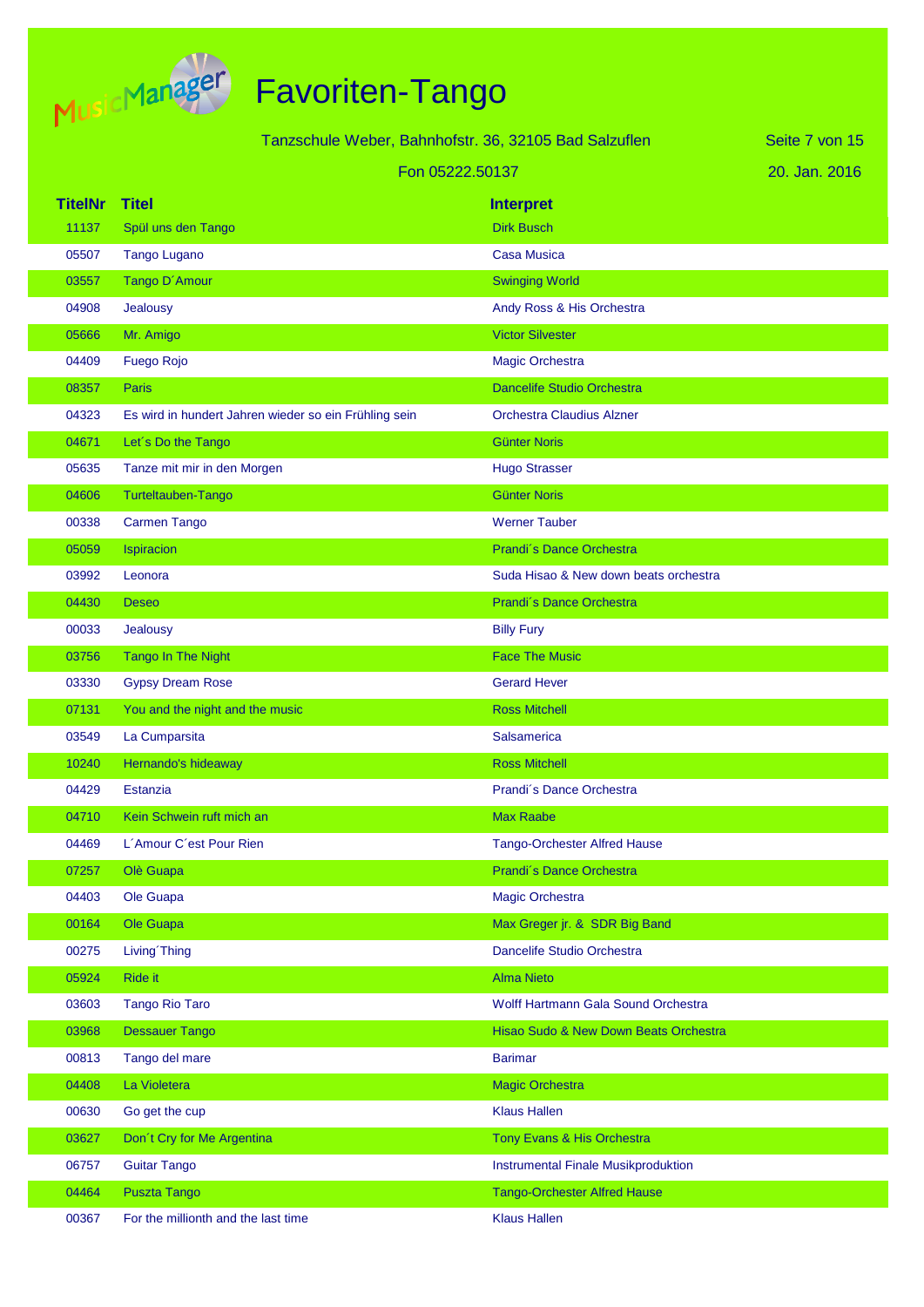

|                |                         | Tanzschule Weber, Bahnhofstr. 36, 32105 Bad Salzuflen |                                            | Seite 8 von 15 |
|----------------|-------------------------|-------------------------------------------------------|--------------------------------------------|----------------|
|                |                         | Fon 05222.50137                                       |                                            | 20. Jan. 2016  |
| <b>TitelNr</b> | <b>Titel</b>            |                                                       | <b>Interpret</b>                           |                |
| 04885          | <b>El Piccador</b>      |                                                       | Karl Herberger Orchestra                   |                |
| 07471          | Ecstasy                 |                                                       | <b>Goeff Love</b>                          |                |
| 03973          | <b>Cantomos Corazon</b> |                                                       | Hisao Sudo & New Down Beats Orchestra      |                |
| 06002          | Alma                    |                                                       | <b>Arielle Dombasle</b>                    |                |
| 04740          | Jalousie                |                                                       | <b>Velvet Tanzorchester</b>                |                |
| 00948          | <b>Delirio</b>          |                                                       | <b>Klaus Hallen</b>                        |                |
| 00317          | <b>Tunnel of Love</b>   |                                                       | <b>Klaus Hallen</b>                        |                |
| 04657          | Nina Solitaria          |                                                       | <b>Ambros Seelos</b>                       |                |
| 01655          | Tango der Träume        |                                                       | <b>Erich Bachmann Orchestra</b>            |                |
| 03194          | Ole Guapa               |                                                       | Dancelife Studio Orchestra                 |                |
| 01070          | Part-time love          |                                                       | <b>Klaus Hallen</b>                        |                |
| 04640          | Granada                 |                                                       | verschiedene Interpreten                   |                |
| 03529          | <b>Tango Havana</b>     |                                                       | <b>Ross Mitchell</b>                       |                |
| 04465          | <b>Tango Nagano</b>     |                                                       | <b>Tango-Orchester Alfred Hause</b>        |                |
| 03491          | <b>Tango Erotique</b>   |                                                       | Günther Noris falsch                       |                |
| 03942          | <b>Spanish Night</b>    |                                                       | unbekannter Interpret                      |                |
| 03943          | Remordimiento           |                                                       | unbekannter Interpret                      |                |
| 06983          | Tango delle capinere    |                                                       | Prandi's Dance Orchestra                   |                |
| 05519          | Just one last dance     |                                                       | <b>Alma Nieto</b>                          |                |
| 05864          | Tango mit Fernando      |                                                       | <b>Kristina Bach</b>                       |                |
| 01814          | <b>Tango For Two</b>    |                                                       | <b>Casa Musica</b>                         |                |
| 01854          | Adios muchachos         |                                                       | <b>Bela Sanders und sein Tanzorchester</b> |                |
| 04658          | <b>Hablando Suave</b>   |                                                       | <b>Ambros Seelos</b>                       |                |
| 00563          | <b>Tango Max</b>        |                                                       | <b>SDR Big Band</b>                        |                |
| 04402          | <b>Schöner Gigolo</b>   |                                                       | <b>Magic Orchestra</b>                     |                |
| 01407          | Dry Your Eyes           |                                                       | <b>Klaus Hallen</b>                        |                |
| 04407          | La Cumparsita           |                                                       | <b>Magic Orchestra</b>                     |                |
| 04119          | Sobre El Mar            |                                                       | <b>Premium Standard</b>                    |                |
| 03044          | <b>Strano Tango</b>     |                                                       | L.M. Project                               |                |
| 04459          | En Esta Tarde Gris      |                                                       | <b>Tango-Orchester Alfred Hause</b>        |                |
| 03213          | Hernando's Hideaway     |                                                       | Irvin Tidswell and the falsch              |                |
| 03709          | <b>Tango Estrella</b>   |                                                       | Max Greger und sein Tanzorchester          |                |
| 00477          | On this night/Evita     |                                                       | <b>Klaus Hallen</b>                        |                |
| 02618          | Sombras                 |                                                       | <b>Percy Faith</b>                         |                |
| 04463          | Moskauer Nächte         |                                                       | <b>Tango-Orchester Alfred Hause</b>        |                |
| 00210          | <b>Tango Bellissimo</b> |                                                       | Max Greger und sein Tanzorchester          |                |
| 00152          | Granada                 |                                                       | Max Greger jr. & SDR Big Band              |                |
| 02728          | Le plus beau tango      |                                                       | <b>Claude Blouin</b>                       |                |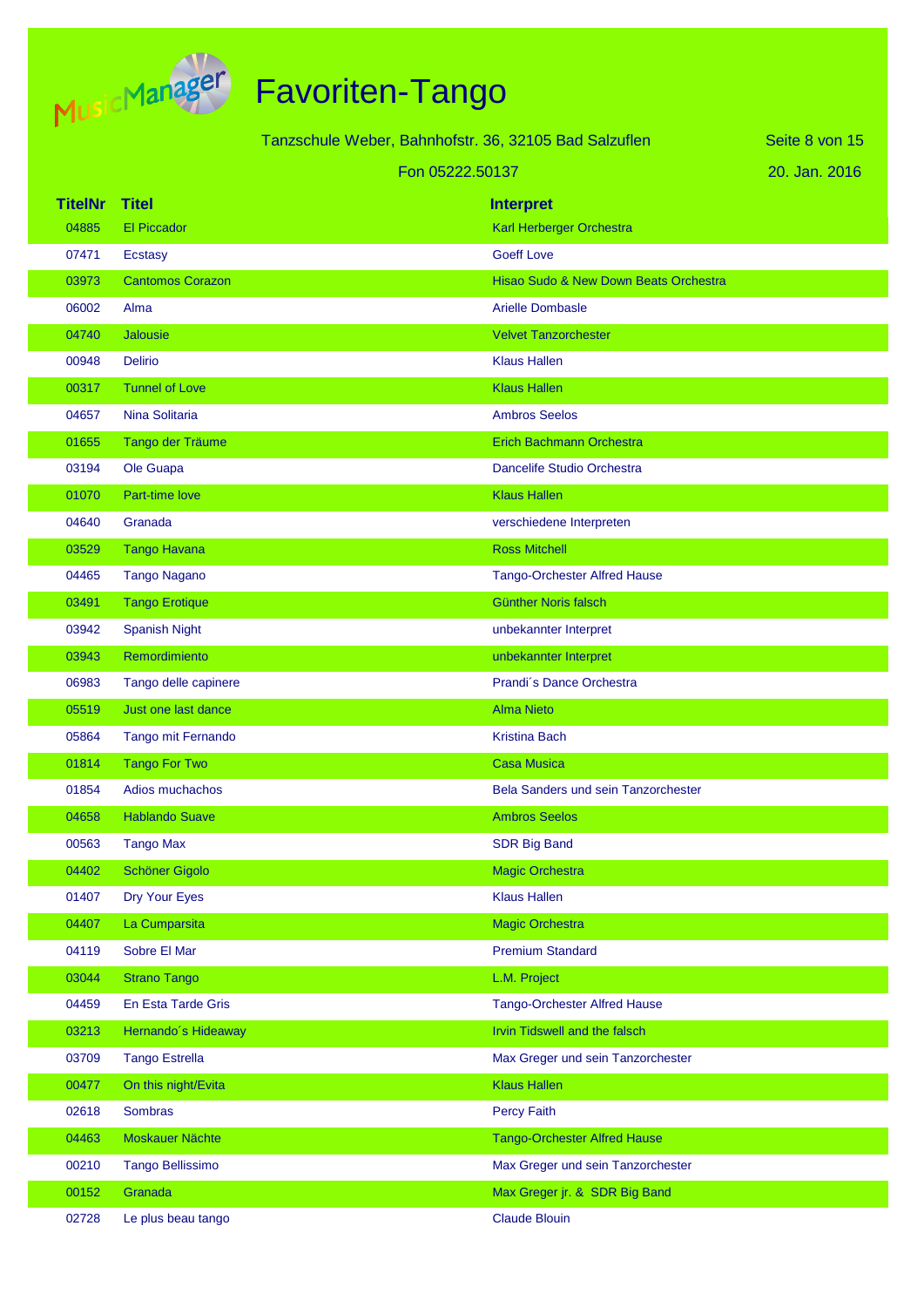

|                |                                           | Tanzschule Weber, Bahnhofstr. 36, 32105 Bad Salzuflen | Seite 9 von 15 |
|----------------|-------------------------------------------|-------------------------------------------------------|----------------|
|                |                                           | Fon 05222.50137                                       | 20. Jan. 2016  |
| <b>TitelNr</b> | <b>Titel</b>                              | <b>Interpret</b>                                      |                |
| 02978          | Ole Guapa                                 | <b>Hugo Strasser</b>                                  |                |
| 04549          | Astortango                                | Prandi's Dance Orchestra                              |                |
| 05324          | La Cumparsita                             | <b>Hugo Strasser</b>                                  |                |
| 05946          | <b>Teardrops</b>                          | Markus Schöffl                                        |                |
| 05874          | La Cumparasita                            | In Flagranti Tanzkapelle                              |                |
| 05058          | <b>Tabarro</b>                            | Prandi's Dance Orchestra                              |                |
| 05133          | Fairyland                                 | S.I.T. Orchestra And Singers                          |                |
| 05266          | <b>Vous Permettez Monsieur</b>            | Salvatore Adamo                                       |                |
| 05024          | <b>Los Requerdos</b>                      | Rias Dance Orchestra & Strings                        |                |
| 07074          | Violetta                                  | <b>Orchester Ambros Seelos</b>                        |                |
| 05057          | Avenida De Hayo                           | Prandi's Dance Orchestra                              |                |
| 05362          | Don't leave me this way                   | pro media musik gmbh                                  |                |
| 05086          | <b>She Bangs</b>                          | <b>Vio Friedmann</b>                                  |                |
| 07413          | Hernando's hideaway                       | <b>Markus Schöffl</b>                                 |                |
| 05477          | Cambalache                                | <b>Klaus Hallen</b>                                   |                |
| 06063          | Noches de estrelitas                      | <b>Hugo Strasser</b>                                  |                |
| 05597          | Tango de L'amour                          | Esteban                                               |                |
| 05270          | La Cumparsita                             | <b>Sexteto Mayor</b>                                  |                |
| 06066          | Vom festen Grundsatz zum lockeren Mädchen | Mary & Gordy                                          |                |
| 04876          | Tango del sol                             | Karl Herberger Orchestra                              |                |
| 06691          | Tango mit Fernando                        | <b>Kristina Bach</b>                                  |                |
| 06198          | Aspettami ogni sera                       | <b>Klaus Hallen</b>                                   |                |
| 06216          | Antes que ver el sol                      | <b>Orchestra Alec Medina</b>                          |                |
| 06457          | <b>Adios Muchachos</b>                    | <b>Musicor</b>                                        |                |
| 03797          | <b>Adios Mariquita Linda</b>              | <b>Werner Tauber</b>                                  |                |
| 01888          | <b>Tango For Two</b>                      | May-Records                                           |                |
| 03647          | <b>Tango Crassico</b>                     | Suda Hisao & New down beats orchestra                 |                |
| 07256          | La Cumparasita                            | Prandi's Dance Orchestra                              |                |
| 01950          | Peter Mohn                                | Günther Noris falsch                                  |                |
| 03352          | La Paloma                                 | Günther Noris falsch                                  |                |
| 05676          | <b>Tango del Arrabal</b>                  | Karl Schmidt Big Band                                 |                |
| 04406          | Du schwarzer Zigeuner                     | <b>Magic Orchestra</b>                                |                |
| 06472          | Dangerous game                            | <b>Klaus Hallen</b>                                   |                |
| 05719          | Tango porJulia                            | <b>Top-Time Orchestra</b>                             |                |
| 01451          | If Your Were My Woman                     | <b>Klaus Hallen</b>                                   |                |
| 03409          | Zwei Gitarren                             | Max Greger und sein Tanzorchester                     |                |
| 06064          | El Chocolo                                | <b>Nat King Cole</b>                                  |                |
| 06173          | <b>Dessauer Tango</b>                     | <b>Günter Noris</b>                                   |                |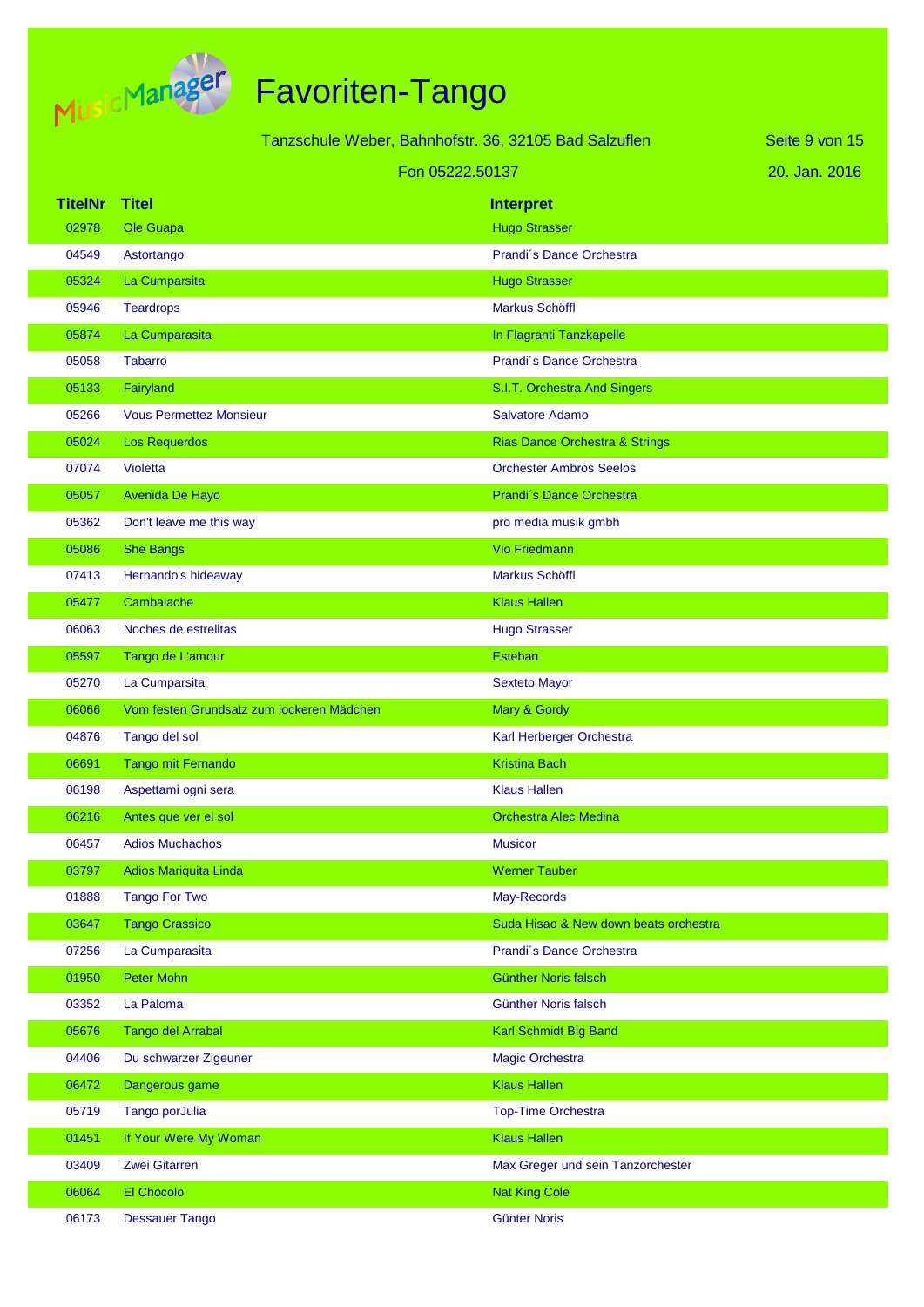

|                |                                | Tanzschule Weber, Bahnhofstr. 36, 32105 Bad Salzuflen | Seite 10 von 15 |
|----------------|--------------------------------|-------------------------------------------------------|-----------------|
|                |                                | Fon 05222.50137                                       | 20. Jan. 2016   |
| <b>TitelNr</b> | <b>Titel</b>                   |                                                       |                 |
| 06077          | <b>Little Drummer Boy</b>      | <b>Interpret</b><br><b>Dancelife Studio Orchestra</b> |                 |
| 03444          | I Kiss Your Hand Madame        | Tommy Sanderson And His Orchestra                     |                 |
| 05643          | <b>Tango Argentino</b>         | <b>Hugo Strasser</b>                                  |                 |
| 03969          | A La Gran Muneca               | Hisao Sudo & New Down Beats Orchestra                 |                 |
| 03362          | <b>Tango Ecstasy</b>           | <b>Günther Noris falsch</b>                           |                 |
| 01837          | La Bonita                      | Bela Sanders und sein Tanzorchester                   |                 |
| 02599          | <b>Dance Mephisto</b>          | <b>Dancelife Studio Orchestra</b>                     |                 |
| 03910          | Tango A La Turque              | <b>Werner Tauber</b>                                  |                 |
| 04834          | Sombra                         | Elisir della Danza                                    |                 |
| 05027          | <b>Nadine</b>                  | Rias Dance Orchestra & Strings                        |                 |
| 07470          | Please Mr. Brown               | Alma Cogan                                            |                 |
| 04475          | <b>Il Pleut Sur La Route</b>   | <b>Tango-Orchester Alfred Hause</b>                   |                 |
| 04839          | Just an old fashioned girl     | <b>Ross Mitchell</b>                                  |                 |
| 03342          | <b>Tango Tanga</b>             | Günther Noris falsch                                  |                 |
| 03231          | <b>Tango Supreme</b>           | <b>Ken Turner</b>                                     |                 |
| 05017          | <b>Gipsy Tango</b>             | <b>Werner Tauber</b>                                  |                 |
| 07537          | Agata                          | <b>Klaus Hallen</b>                                   |                 |
| 05466          | Objection                      | <b>Vio Friedmann</b>                                  |                 |
| 04418          | <b>Rot ist dein Mund</b>       | <b>Roy Black</b>                                      |                 |
| 02980          | <b>Maria Celina</b>            | <b>Hugo Strasser</b>                                  |                 |
| 03376          | <b>Tango Negro</b>             | Günther Noris falsch                                  |                 |
| 00800          | El Choclo                      | <b>Werner Tauber</b>                                  |                 |
| 02549          | Luna Rossa                     | <b>Victor Silvester</b>                               |                 |
| 03662          | <b>Melodia-Buenos Aires</b>    | Günther Noris falsch                                  |                 |
| 06532          | Ich hab das Glück bestellt     | <b>Camillo Felgen</b>                                 |                 |
| 02548          | La Carmencita                  | <b>Orchestra Pedro Gonez</b>                          |                 |
| 00182          | <b>Tango Classico</b>          | Max Greger und sein Tanzorchester                     |                 |
| 03584          | <b>New Fangled Tango</b>       | <b>Ross Mitchell</b>                                  |                 |
| 04639          | Sombra                         | verschiedene Interpreten                              |                 |
| 04718          | Oh, Donna Clara                | <b>Max Raabe</b>                                      |                 |
| 03856          | <b>Tres Hombres Paraglidos</b> | <b>Ross Mitchell</b>                                  |                 |
| 04833          | Felicia                        | Elisir della Danza                                    |                 |
| 04832          | Cumparsita                     | Elisir della Danza                                    |                 |
| 04689          | Astoria                        | Hansi & Bianca                                        |                 |
| 00452          | Caminito                       | Dancelife Studio Orchestra                            |                 |
| 00644          | Tango de'l amor                | <b>Klaus Hallen</b>                                   |                 |
| 03284          | On A Little Street             | <b>Hugo Strasser</b>                                  |                 |
| 02979          | El Choclo                      | <b>Hugo Strasser</b>                                  |                 |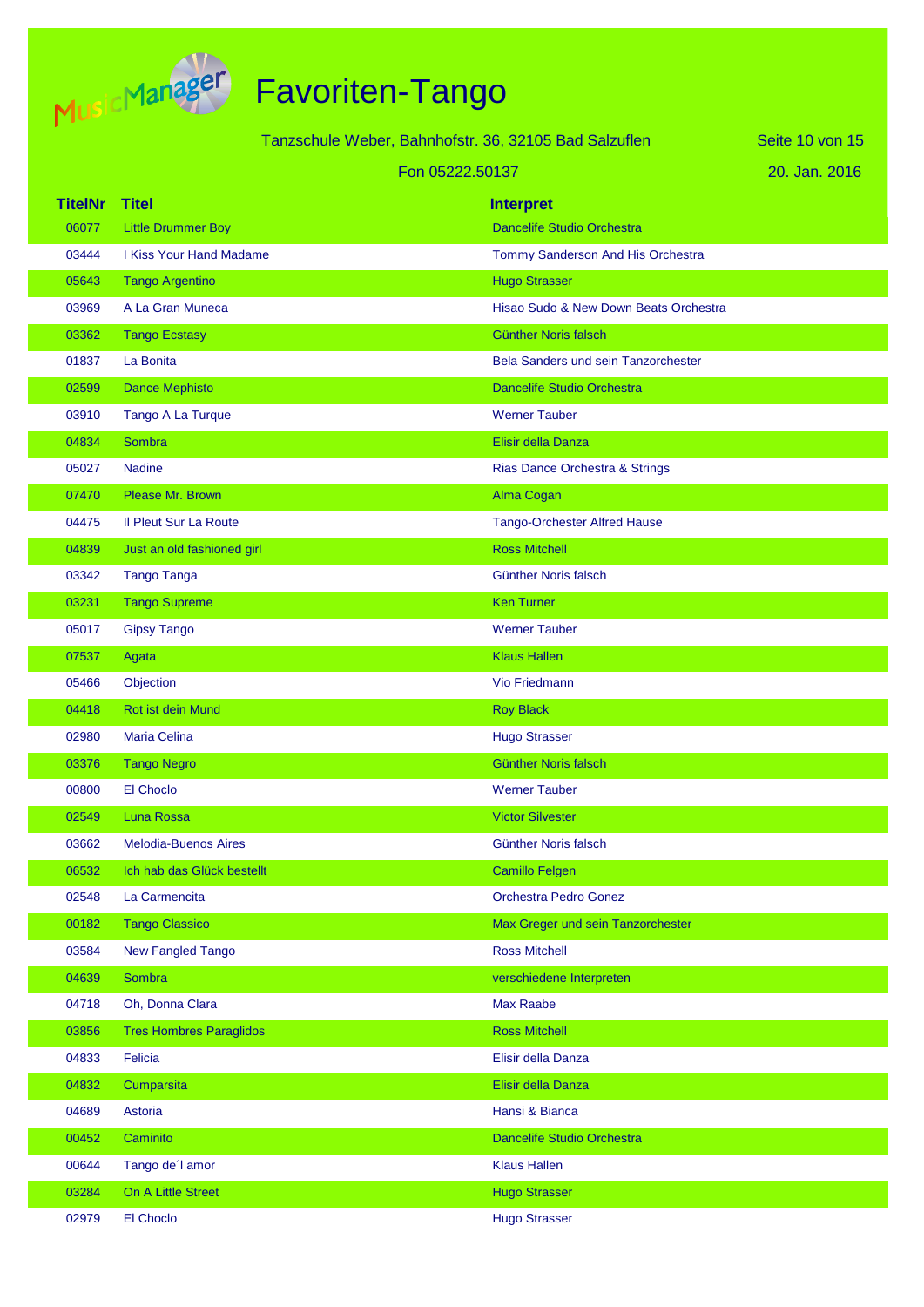

|                      |                                            | Tanzschule Weber, Bahnhofstr. 36, 32105 Bad Salzuflen     | Seite 11 von 15 |
|----------------------|--------------------------------------------|-----------------------------------------------------------|-----------------|
|                      |                                            | Fon 05222.50137                                           | 20. Jan. 2016   |
| <b>TitelNr Titel</b> |                                            | <b>Interpret</b>                                          |                 |
| 05395                | Terra promessa                             | pro media musik gmbh                                      |                 |
| 00855                | The Phantom Of The Opera                   | Carry Sass & John Marshall                                |                 |
| 04690                | On the blue bridge                         | Hansi & Bianca                                            |                 |
| 01629                | The Phantom Of The Opera                   | <b>Dance Unlimited</b>                                    |                 |
| 03424                | Turniertango                               | Max Greger und sein Tanzorchester                         |                 |
| 10598                | I've seen that face                        | Alfred Hausse Orchestra, Tony Anderson Ballroom Orchestra |                 |
| 04054                | Die Tango Bar                              | <b>Autumn Winds</b>                                       |                 |
| 03463                | Chanson d'amour                            | <b>Hugo Strasser</b>                                      |                 |
| 04470                | Man Müsste Klavier spielen können          | <b>Tango-Orchester Alfred Hause</b>                       |                 |
| 04064                | Die Tango Bar (vocal)                      | <b>Autumn Winds</b>                                       |                 |
| 04462                | Cuando Ilora La Milonga                    | <b>Tango-Orchester Alfred Hause</b>                       |                 |
| 08610                | La Cumparsita                              | <b>Trio Macachin</b>                                      |                 |
| 02846                | <b>Green Green Grass of Home</b>           | C. Putmann                                                |                 |
| 02847                | Poema                                      | Melfi                                                     |                 |
| 03030                | <b>Tango Iduna</b>                         | <b>Hugo Strasser</b>                                      |                 |
| 03010                | Tango d'Amour                              | Dancelife Studio Orchestra                                |                 |
| 02068                | Serenade                                   | <b>Günther Noris falsch</b>                               |                 |
| 03516                | Green, Green Grass Of Home                 | Dancelife Studio Orchestra                                |                 |
| 06756                | Tango mit Fernando                         | <b>Kristina Bach</b>                                      |                 |
| 03229                | Ole Guapa                                  | <b>Ken Turner</b>                                         |                 |
| 02644                | Im Rosengarten von Sanssouci               | Hartmut Kupka Big Band                                    |                 |
| 02669                | <b>Tango Amoroso</b>                       | Karl Schmidt Big Band                                     |                 |
| 03628                | <b>Tango Espania</b>                       | Tony Evans & His Orchestra                                |                 |
| 03176                | Jealousy                                   | Ken Turner & His Orchestra                                |                 |
| 04474                | La Esperanza                               | <b>Tango-Orchester Alfred Hause</b>                       |                 |
| 01815                | <b>Buenos Aires</b>                        | <b>Casa Musica</b>                                        |                 |
| 04451                | <b>Buonasera Signorina</b>                 | Prandi's Dance Orchestra                                  |                 |
| 04322                | Addio, Donna Grazia                        | <b>Orchestra Claudius Alzner</b>                          |                 |
| 01105                | Sway                                       | Vio Friedmann                                             |                 |
| 04235                | Immer und ewig                             | <b>Hugo Strasser</b>                                      |                 |
| 04220                | Verano Poteno                              | <b>Klaus Hallen</b>                                       |                 |
| 00694                | Viva Argentina                             | <b>Günther Noris falsch</b>                               |                 |
| 00249                | Agata                                      | <b>Klaus Hallen</b>                                       |                 |
| 01233                | Elfen A Magyar                             | <b>Werner Tauber</b>                                      |                 |
| 03113                | <b>Cherry Pink And Apple Blossom White</b> | Wolfgang Kompalka Showband                                |                 |
| 03974                | Hurricane                                  | Hisao Sudo & New Down Beats Orchestra                     |                 |
| 04617                | <b>Walters Tango</b>                       | <b>Tanzorchester Wolf Kaiser</b>                          |                 |
| 03972                | Jessika                                    | Hisao Sudo & New Down Beats Orchestra                     |                 |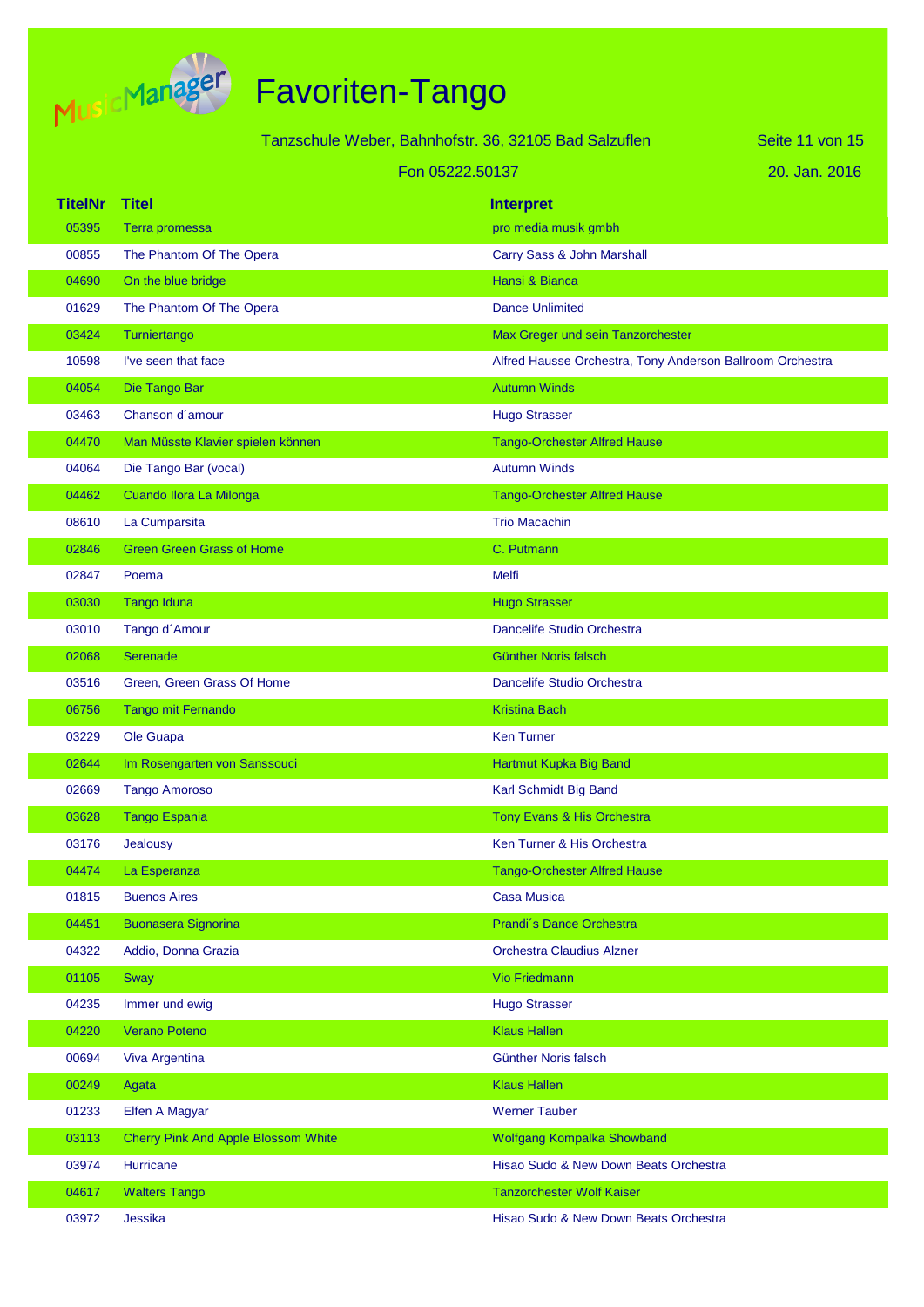

|                |                                 | Tanzschule Weber, Bahnhofstr. 36, 32105 Bad Salzuflen | Seite 12 von 15 |
|----------------|---------------------------------|-------------------------------------------------------|-----------------|
|                |                                 | Fon 05222.50137                                       | 20. Jan. 2016   |
| <b>TitelNr</b> | <b>Titel</b>                    | <b>Interpret</b>                                      |                 |
| 01737          | The Pink Panther Theme          | <b>Klaus Hallen</b>                                   |                 |
| 04656          | <b>Rhythm Only</b>              | <b>Ambros Seelos</b>                                  |                 |
| 05703          | Tango da Saudade                | <b>New Ballroom Orchestra</b>                         |                 |
| 00832          | <b>Destiny</b>                  | <b>Vio Friedmann</b>                                  |                 |
| 04391          | <b>Pariser Tango</b>            | <b>Mireille Mathieu</b>                               |                 |
| 03970          | Twilight                        | Hisao Sudo & New Down Beats Orchestra                 |                 |
| 04460          | Cabecita                        | <b>Tango-Orchester Alfred Hause</b>                   |                 |
| 03445          | <b>Tango Of The Bells</b>       | Tommy Sanderson And His Orchestra                     |                 |
| 00151          | El Mac Mahon                    | Max Greger jr. & SDR Big Band                         |                 |
| 03975          | La Morocha                      | Hisao Sudo & New Down Beats Orchestra                 |                 |
| 03389          | <b>Be My Baby</b>               | <b>Werner Tauber</b>                                  |                 |
| 04840          | Whatever Lola wants (Lola gets) | <b>Ross Mitchell</b>                                  |                 |
| 01425          | The Rain In Spain               | <b>Klaus Hallen</b>                                   |                 |
| 03396          | Adios Pampa Mia                 | <b>Ambros Seelos</b>                                  |                 |
| 03142          | Hernando's Hideaway             | <b>Ross Mitchell</b>                                  |                 |
| 00547          | Agatha                          | <b>Klaus Hallen</b>                                   |                 |
| 00548          | If you were my woman            | <b>Klaus Hallen</b>                                   |                 |
| 07389          | In Tango                        | <b>Klaus Hallen</b>                                   |                 |
| 00794          | <b>Fanfare Tango</b>            | <b>Werner Tauber</b>                                  |                 |
| 00921          | <b>Something There</b>          | <b>Werner Tauber</b>                                  |                 |
| 01867          | <b>Tango Poesie</b>             | <b>Bela Sanders und sein Tanzorchester</b>            |                 |
| 04219          | Alice In Fashionland            | <b>Klaus Hallen</b>                                   |                 |
| 01224          | Any Dream Will Do               | <b>Werner Tauber</b>                                  |                 |
| 02638          | <b>Tango Atlantico</b>          | Dancelife Studio Orchestra                            |                 |
| 03971          | <b>Blauer Himmel</b>            | Hisao Sudo & New Down Beats Orchestra                 |                 |
| 06599          | <b>Driver's seat</b>            | Dancelife Studio Orchestra                            |                 |
| 03629          | Jealousy                        | Tony Evans & His Orchestra                            |                 |
| 02966          | The phantom of the opera        | <b>Klaus Hallen</b>                                   |                 |
| 00725          | <b>Adios Muchachos</b>          | <b>Hugo Strasser</b>                                  |                 |
| 02547          | <b>Spider Of The Night</b>      | Geoff Love & His Orchestra                            |                 |
| 12739          | Was halten Sie vom Tango        | <b>Dagmar Frederic</b>                                |                 |
| 01023          | Tango para Catalina             | <b>Orchestre Tani Scala</b>                           |                 |
| 03573          | <b>Gipsy Queen</b>              | Günther Noris falsch                                  |                 |
| 03991          | A La Gran Muneca                | Suda Hisao & New down beats orchestra                 |                 |
| 04376          | Schwanensee                     | <b>Klaus Hallen</b>                                   |                 |
| 05690          | A pretty girl is like a melody  | Johnny Howard & His Orchestra                         |                 |
| 03583          | La Coqueta                      | <b>Ross Mitchell</b>                                  |                 |
| 05381          | In-Tango                        | <b>Casa Musica</b>                                    |                 |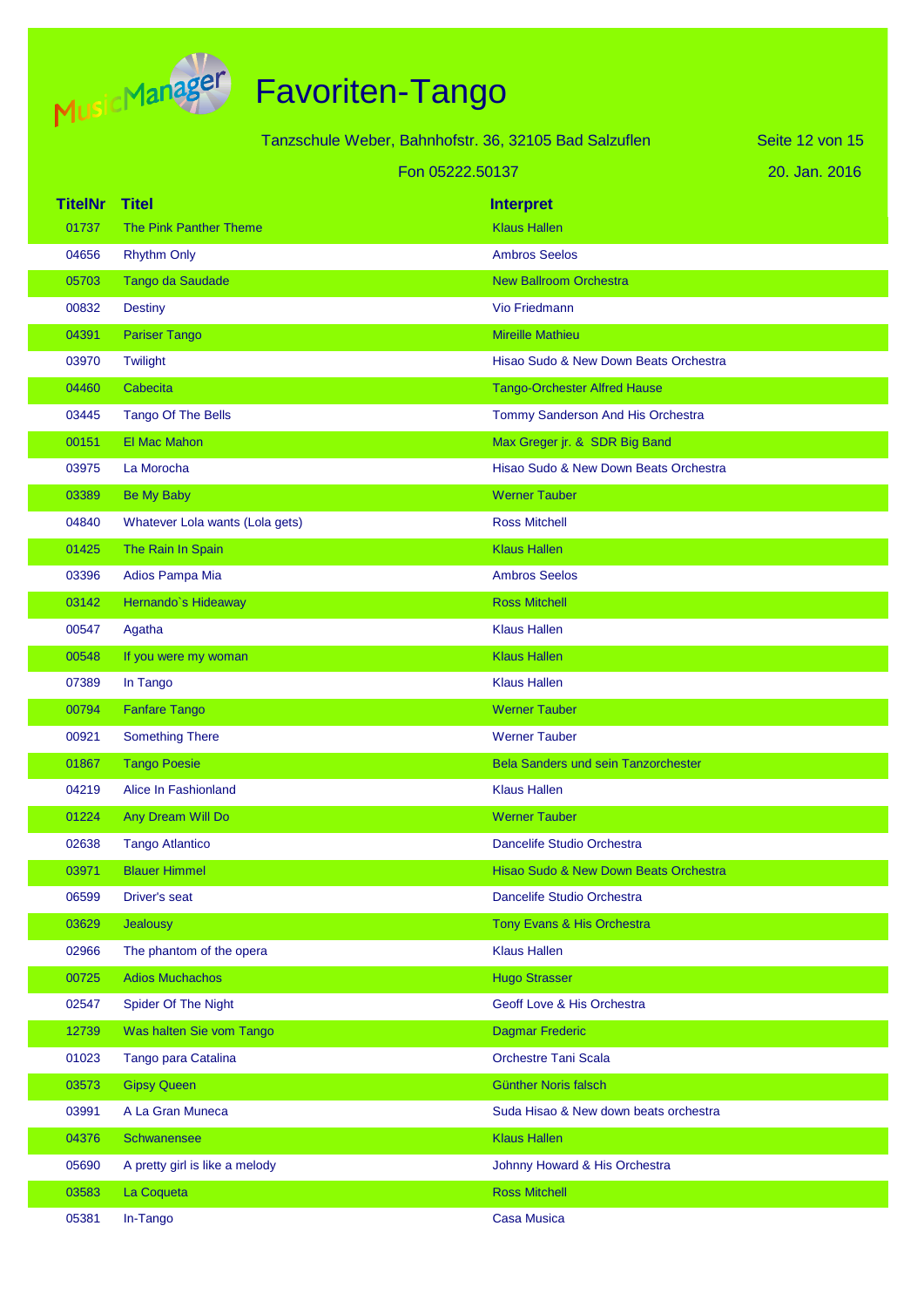

|                      |                             | Tanzschule Weber, Bahnhofstr. 36, 32105 Bad Salzuflen |                                            | Seite 13 von 15 |
|----------------------|-----------------------------|-------------------------------------------------------|--------------------------------------------|-----------------|
|                      |                             | Fon 05222.50137                                       |                                            | 20. Jan. 2016   |
| <b>TitelNr Titel</b> |                             |                                                       | <b>Interpret</b>                           |                 |
| 03507                | Ich möchte so gerne         |                                                       | <b>Hugo Strasser</b>                       |                 |
| 03375                | Paloma                      |                                                       | Günther Noris falsch                       |                 |
| 03304                | Don't Fence Me In           |                                                       | <b>Sunset Dance Orchestra</b>              |                 |
| 00495                | Again                       |                                                       | Dancelife Studio Orchestra                 |                 |
| 05834                | In einer kleinen Konditorei |                                                       | <b>Hugo Strasser</b>                       |                 |
| 00092                | For all we knew             |                                                       | <b>Klaus Hallen</b>                        |                 |
| 00546                | La Cumparasita              |                                                       | <b>Klaus Hallen</b>                        |                 |
| 03417                | Carmen                      |                                                       | Max Greger und sein Tanzorchester          |                 |
| 03305                | <b>Baby Face</b>            |                                                       | <b>Sunset Dance Orchestra</b>              |                 |
| 11312                | Haven't met you yet         |                                                       | <b>Vio Friedmann</b>                       |                 |
| 01121                | <b>Sweet Caroline</b>       |                                                       | <b>Klaus Hallen</b>                        |                 |
| 01598                | Tango T.                    |                                                       | Karl Schmidt Big Band                      |                 |
| 05591                | The tunnel of love          |                                                       | Fun Boy Three                              |                 |
| 03270                | <b>Tango Cubana</b>         |                                                       | <b>Ross Mitchell</b>                       |                 |
| 04417                | Spül uns dem Tango          |                                                       | <b>Dirk Busch</b>                          |                 |
| 00068                | Kein Schwein ruft mich an   |                                                       | <b>Klaus Hallen</b>                        |                 |
| 12763                | <b>Tango Argentino</b>      |                                                       | <b>Michael Schanze</b>                     |                 |
| 02920                | The Little Drummer Boy      |                                                       | <b>Klaus Hallen</b>                        |                 |
| 04392                | Hör mein Lied Violetta      |                                                       | <b>Bela Sanders und sein Tanzorchester</b> |                 |
| 03646                | <b>Nueve De Julio</b>       |                                                       | Suda Hisao & New down beats orchestra      |                 |
| 04375                | <b>Donna Diana</b>          |                                                       | <b>Klaus Hallen</b>                        |                 |
| 03175                | <b>Blauer Himmel</b>        |                                                       | Ken Turner & His Orchestra                 |                 |
| 08563                | Tanze mit mir in den Morgen |                                                       | <b>Hugo Strasser</b>                       |                 |
| 02058                | Eljen A Magyar              |                                                       | Günther Noris falsch                       |                 |
| 05766                | <b>Saphir Tango</b>         |                                                       | <b>Günter Noris</b>                        |                 |
| 05788                | Jealousy                    |                                                       | <b>Billy Fury</b>                          |                 |
| 05025                | Anoche                      |                                                       | <b>Rias Dance Orchestra &amp; Strings</b>  |                 |
| 05768                | <b>Margeriten Tango</b>     |                                                       | <b>Günter Noris</b>                        |                 |
| 03060                | <b>Pariser Tango</b>        |                                                       | <b>Hugo Strasser</b>                       |                 |
| 04778                | Money, money, money         |                                                       | <b>Ross Mitchell</b>                       |                 |
| 05767                | <b>Adios Muchachos</b>      |                                                       | <b>Günter Noris</b>                        |                 |
| 05598                | La Cumparasita              |                                                       | Rodriguez                                  |                 |
| 00947                | <b>Volvio Una Noche</b>     |                                                       | <b>Klaus Hallen</b>                        |                 |
| 04704                | Concilation                 |                                                       | Musica Caliente Vol.III                    |                 |
| 05554                | El Tango de Roxanne         |                                                       | <b>Casa Musica</b>                         |                 |
| 05576                | Cell block Tango            |                                                       | <b>Casa Musica</b>                         |                 |
| 05765                | <b>Roter Mohn</b>           |                                                       | <b>Günter Noris</b>                        |                 |
| 04550                | Tanguedia                   |                                                       | Prandi's Dance Orchestra                   |                 |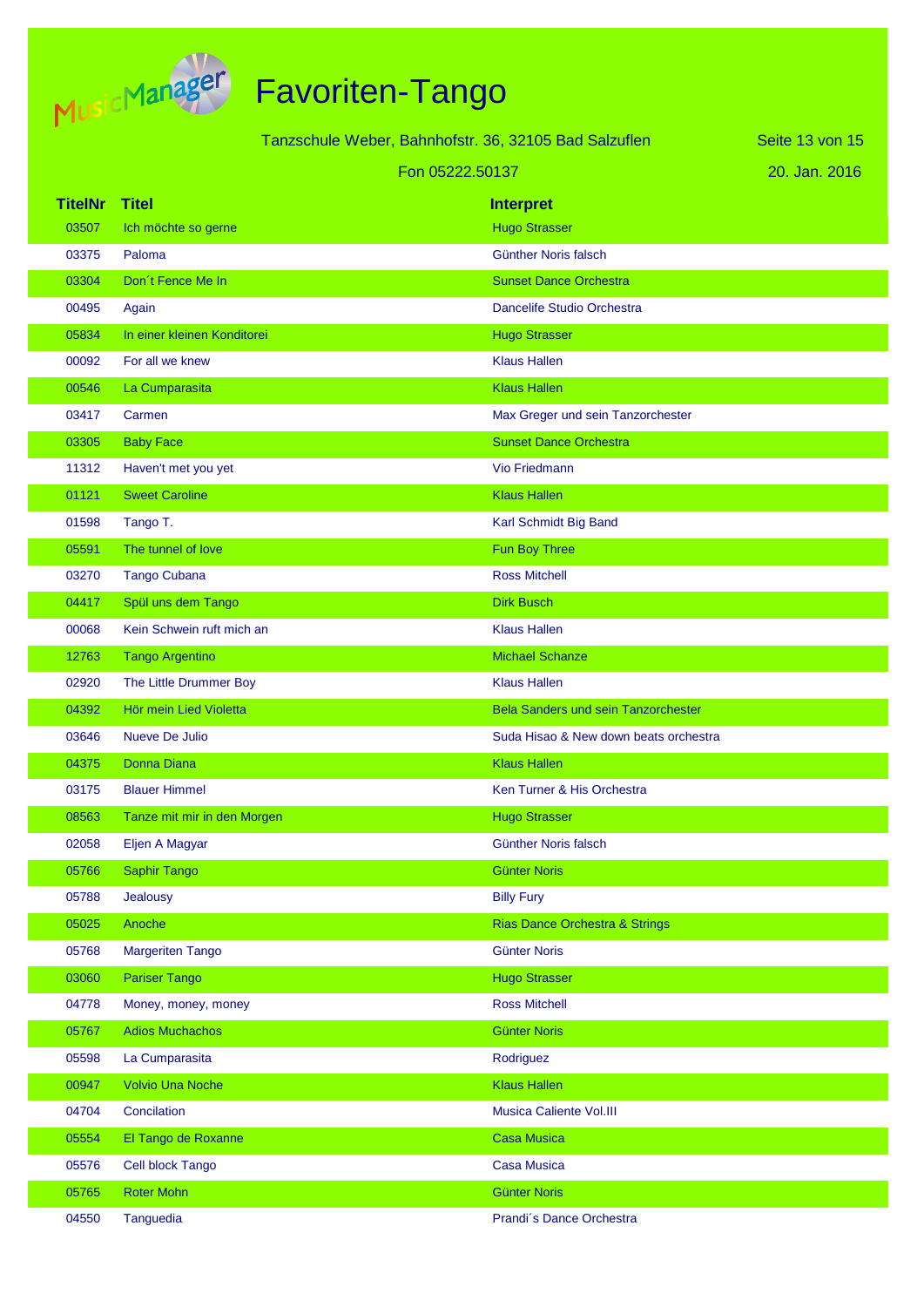

|                |                                   | Tanzschule Weber, Bahnhofstr. 36, 32105 Bad Salzuflen | Seite 14 von 15 |
|----------------|-----------------------------------|-------------------------------------------------------|-----------------|
|                | Fon 05222.50137                   |                                                       | 20. Jan. 2016   |
| <b>TitelNr</b> | <b>Titel</b>                      | <b>Interpret</b>                                      |                 |
| 07284          | Flor del Alma                     | <b>Victor Silvester</b>                               |                 |
| 02988          | <b>Türkischer Marsch</b>          | <b>Klaus Hallen</b>                                   |                 |
| 03755          | <b>Naked Tango</b>                | <b>Face The Music</b>                                 |                 |
| 06348          | Kein Schwein ruft mich an         | Palast Orchester feat. Max Raabe                      |                 |
| 07049          | Habanera                          | <b>Chase The Music</b>                                |                 |
| 06065          | Tanze mit mir in den Morgen       | <b>Hugo Strasser</b>                                  |                 |
| 07508          | <b>The Rumour</b>                 | <b>Markus Schöffl</b>                                 |                 |
| 02989          | Kalinka                           | <b>Klaus Hallen</b>                                   |                 |
| 05940          | Hot stuff                         | Markus Schöffl                                        |                 |
| 06960          | Tango mit Fernando                | <b>Kristina Bach</b>                                  |                 |
| 03162          | <b>Golden Earrings</b>            | Johnny Howard & His Orchestra                         |                 |
| 05866          | Tango mit Fernando                | <b>Kristina Bach</b>                                  |                 |
| 05849          | Agata                             | <b>Klaus Hallen</b>                                   |                 |
| 06809          | Hernando's Hideaway               | Golem Orchestra and Josef Laufer                      |                 |
| 06266          | <b>Part-time love</b>             | <b>Klaus Hallen</b>                                   |                 |
| 04005          | Rodriguez Pena                    | Suda Hisao & New down beats orchestra                 |                 |
| 10241          | Just an old fashioned girl        | <b>Ross Mitchell</b>                                  |                 |
| 10788          | Sans moi/Without me               | <b>Claude Blouin</b>                                  |                 |
| 12750          | <b>Tango Nostalgie</b>            | <b>Helga Kanes</b>                                    |                 |
| 08503          | <b>Tango Scheherazade</b>         | <b>Günter Noris</b>                                   |                 |
| 12753          | Tanz doch mal einen Tango mit mir | Irena                                                 |                 |
| 08356          | Music of the night                | Dancelife Studio Orchestra                            |                 |
| 09282          | Don Juan                          | Orchestra Tango Café                                  |                 |
| 09287          | Flug auf dem Drachen              | Dancelife Studio Orchestra                            |                 |
| 13041          | Nicht artgerecht                  | <b>Roger Cicero</b>                                   |                 |
| 09027          | Libertango                        | <b>Bond</b>                                           |                 |
| 08803          | <b>Assasin's Tango</b>            | <b>Chris Holburn</b>                                  |                 |
| 12115          | Tanze mit mir in den Morgen       | <b>Gerhard Wendland</b>                               |                 |
| 11337          | I wanna dance with somebody       | <b>Klaus Hallen</b>                                   |                 |
| 09927          | I've seen that face before        | Monika Brodka                                         |                 |
| 13355          | <b>Neverending Story</b>          | <b>Klaus Hallen Tanzorchester</b>                     |                 |
| 09257          | Tango de Maria                    | Michele Braga                                         |                 |
| 13320          | <b>Tango Grande</b>               | Greger, Max - Tanzen '93                              |                 |
| 08611          | Seisouso                          | Cirque de Soleil                                      |                 |
| 08416          | <b>Baker Street</b>               | The Ray Hamilton Ballroom Orchestra                   |                 |
| 09133          | Santa Monica                      | Nuevo Tango Project                                   |                 |
| 08415          | Burbajas de amore                 | The Ray Hamilton Ballroom Orchestra                   |                 |
| 09025          | <b>Bulna</b>                      | Diana Frangi & Gustavo Ares                           |                 |